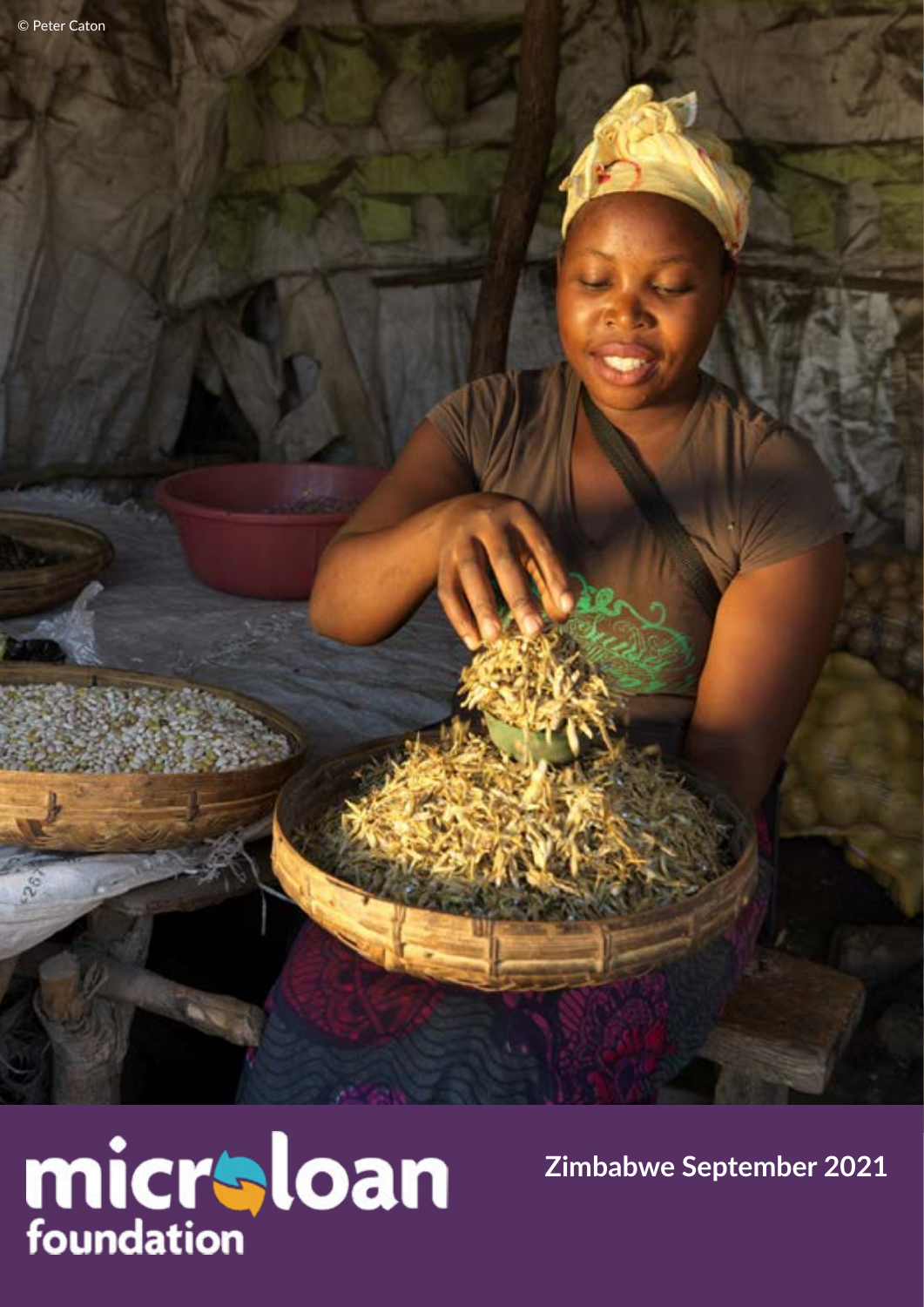## **MicroLoan Foundation Zimbabwe**

### **Leadership Team**

#### **Mateo Zanetic**

#### **Regional Director Africa and Chief Executive Officer Zimbabwe**

As the Regional Director Africa, Mateo is responsible for overall operational development and results, specifically across Zambia and Zimbabwe. He works closely with the senior management teams and he leads the Social Performance Management function for the group. As a member of the Boards across all three of MicroLoan Foundation's subsidiaries in Malawi, Zambia and Zimbabwe he ensures operations are working effectively and efficiently. As of February 2019, Mateo serves as the Chief Executive Officer of MLF Zimbabwe.

Mateo holds a degree in Management Accounting and Corporate Finance from Wits University.



MicroLoan Foundation works towards achieving a long-term outcome that permits poor rural women to cope better with the challenges and stresses they face. We monitor activities and progress towards social and economic goals for our beneficiaries using rigorous and globally recognised systems. Our Social Performance Management model is often cited as an example of best practice, and is recognised by TrueLift, a global initiative pushing for accountability and learning in pro-poor programmes.

MLF Zimbabwe uses an internally developed poverty assessment tool based on the globally recognised Poverty Probability Index.

### **Social Performance Management**

# micraloan foundation

**Zimbabwe September 2021**

# micraloan foundation

MicroLoan Foundation Zimbabwe (MLF Zimbabwe) launched in April 2017. The operations have two branches in the North East of the country with Harare serving as the Head Office.

MLF Zimbabwe provides pro-poor financial services and focuses on clients living in the rural areas to reach financially excluded and underserved communities. There is high demand for appropriate financial products and services, and a real need for capital, business support and financial literacy training. As of 30th September 2021, the outstanding loan book is \$88,450 USD.

Mobile money technology is used to make disbursements, collect repayments and provide savings facilities for clients via the EcoCash platform. All transactions are 100% cashless, making it safer, easier and faster for clients to run their businesses.

The macroeconomic climate in Zimbabwe is challenging and the operations have been impacted by hyperinflation and a highly unstable local currency. As a social microfinance provider with positive impact and the well-being of clients at it's core, MLF Zimbabwe is currently relying on grants to fund its operations and growth. MLF Zimbabwe is one of the only social microfinance providers in the country, as such the organisation is well positioned for growth.

#### **Key Products and Services**



This is to provide customers with ongoing support on any operational issues. It is monitored monthly to analyse any common issues coming from clients.

### **Financial literacy and business training**

We offer pre and post loan disbursement training modules. They aim to help clients understand the purpose of the loans and ensure they are equipped to run and manage their businesses. Training modules include: market research, profit analysis, budgeting and the importance of savings. All training is taught through song, dance and role play.

This product is offered to women to help them start income generating businesses. It has a 10% interest rate per month and is repayable over 8 fortnights. No collateral is required.

### **Four month business loan**



In addition to loans, MicroLoan facilitates savings among clients. Since we are a non-deposit taking microfinance organisation, we facilitate savings for clients through the use of Ecocash club accounts. Clients can withdraw savings at any time required with consent from the group.

### **Zimbabwe September 2021**